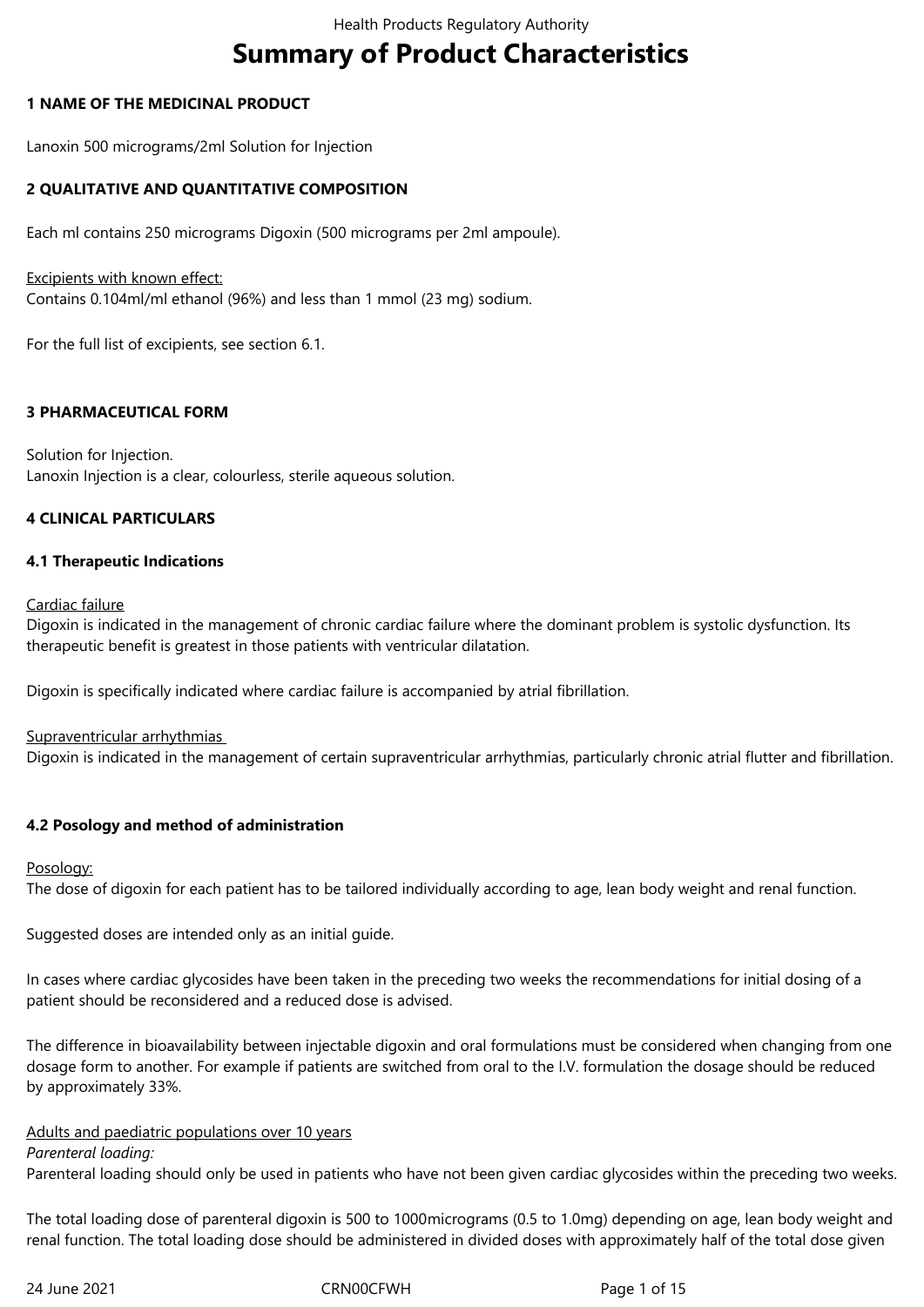as the first dose and further fractions of the total dose given at intervals of four to eight hours. An assessment of clinical response should be performed before giving each additional dose.

Each dose should be given by I.V. infusion (see Method of Administration, below) over 10 to 20 mins.

## *Maintenance dose:*

The maintenance dosage should be based upon the percentage of the peak body stores lost each day through elimination. The following formula has had wide clinical use:

Maintenance dose = Peak body stores x daily loss in percent

100

Where: Peak body stores = personalised loading dose daily loss (in percent) =  $14 +$  creatinine clearance  $(C_{cr})/5$ 

Ccr is creatinine clearance corrected to 70 kg bodyweight or 1.73  $m^2$  body surface area. If only serum creatinine  $(S_{cr})$  concentrations are available, a  $C_{cr}$  (corrected to 70 kg bodyweight) may be estimated in men as

$$
C_{cr} = \frac{(140 - age)}{S_{cr} (in mg/100 ml)}
$$

NOTE: Where serum creatinine values are obtained in micromol/l, these may be converted to mg/100 ml (mg %) as follows:

 $S_{cr}(mq/100 \text{ ml}) = S_{cr}(micromol/l) \times 113.12$ 10,000  $S_{cr}$  (micromol/l) 88.4 Where 113.12 is the molecular weight of creatinine.

*For women*, this result should be multiplied by 0.85.

*N.B.* These formulae cannot be used for creatinine clearance in children.

In practice, this will mean that most patients with heart failure will be maintained on 125 to 250 micrograms (0.125 to 0.25 mg) digoxin daily; however in those who show increased sensitivity to the adverse effects of digoxin, a dose of 62.5 micrograms (0.0625 mg) daily or less may suffice.

Conversely, some patients may require a higher dose.

## Neonates, infants and paediatric populations up to 10 years of age

If cardiac glycosides have been given in the two weeks preceding commencement of digoxin therapy, it should be anticipated that optimum loading doses of digoxin will be less than those recommended below.

In the newborn, particularly in the premature infant, renal clearance of digoxin is diminished and suitable dose reductions must be observed, over and above general dosage instructions.

Beyond the immediate newborn period, children generally require proportionally larger doses than adults on the basis of body weight or body surface area, as indicated in the schedule below. Children over ten years of age require adult dosages in proportion to their body weight.

24 June 2021 **CRNOOCFWH** Page 2 of 15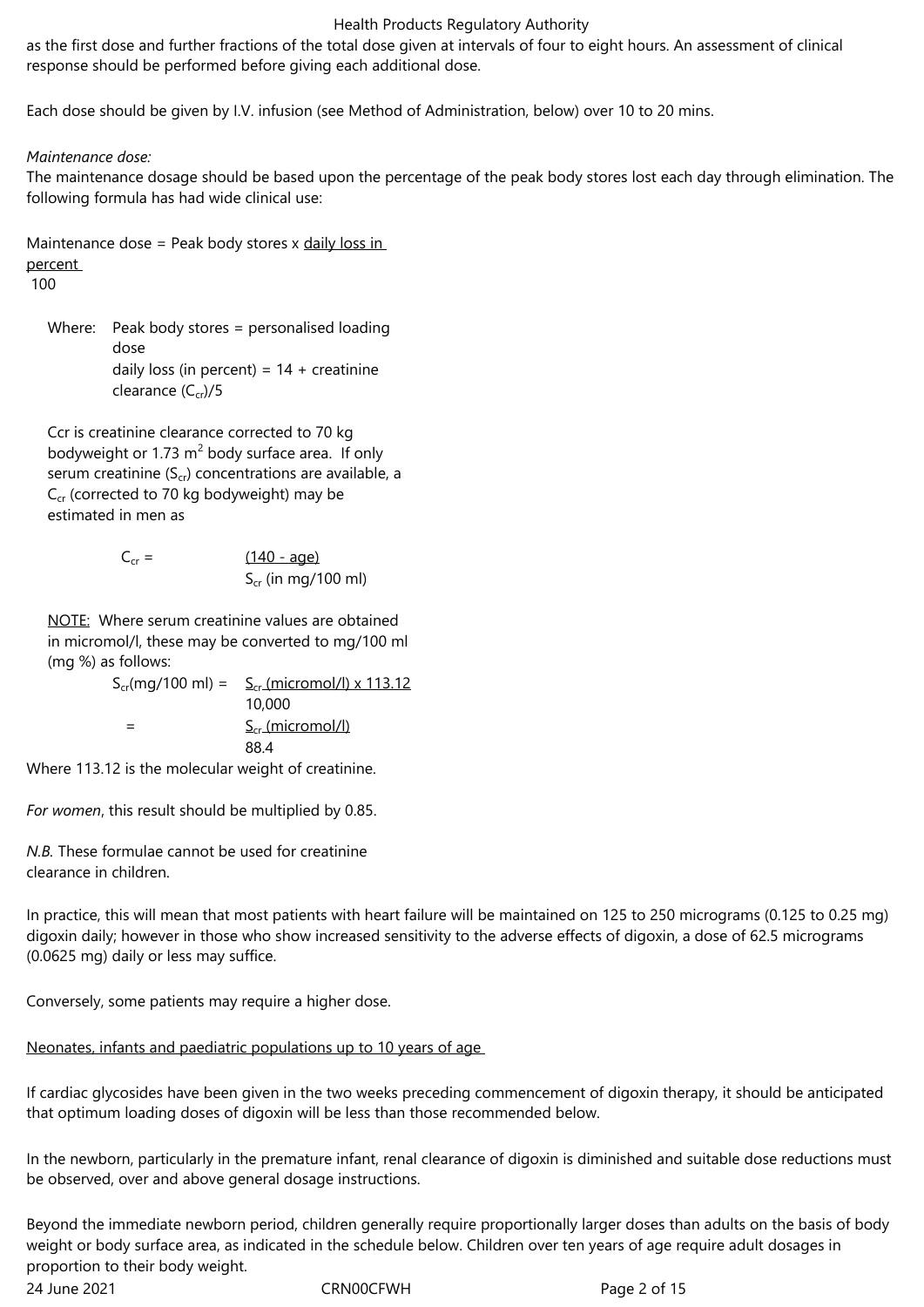## *Parenteral loading dose:*

The I.V. loading dose in the above groups should be administered in accordance with the following schedule:

| Preterm neonates less than 1.5 kg | - 20 micrograms/kg over 24 h. |
|-----------------------------------|-------------------------------|
| Preterm neonates 1.5 kg to 2.5 kg | - 30 micrograms/kg over 24 h. |
| Term neonates to 2 years          | - 35 micrograms/kg over 24 h. |
| 2 to 5 years                      | - 35 micrograms/kg over 24 h. |
| 5 to 10 years                     | - 25 micrograms/kg over 24 h. |

The loading dose should be administered in divided doses with approximately half the total dose given as the first dose and further fractions of the total dose given at intervals of four to eight hours, assessing clinical response before giving each additional dose. Each dose should be given by I.V. infusion (see Method of Administration, below)over 10 to 20 mins.

## *Maintenance dose:*

The maintenance dose should be administered in accordance with the following schedule:

Preterm neonates:

daily dose = 20 % of 24 h loading dose.

Term neonates and children up to 10 years:

daily dose  $= 25 %$  of 24 h loading dose.

These dosage schedules are meant as guidelines and careful clinical observation and monitoring of serum digoxin levels (see Section 4.4) should be used as a basis for adjustment of dosage in these paediatric patient groups.

## *Elderly*

The possibility of reduced renal function and lower lean body mass should be taken into account when dealing with elderly patients. If necessary, the dosage should be reduced and adjusted to the changed pharmacokinetics to prevent elevated serum dioxin levels and the risk of toxicity. The serum dioxin levels should be checked regularly and hypokalaemia should be avoided.

#### *Renal impairment*

The dosing recommendations should be reconsidered if patients are elderly or there are other reasons for the renal clearance of digoxin being reduced. A reduction in both initial and maintenance doses should be considered (See Section 4.4).

## Method of administration:

Dilution of digoxin injection:

Digoxin injection can be administered undiluted or diluted with a 4-fold or greater volume of 0.9% Sodium Chloride Injection, 0.18 % Sodium Chloride/4% Glucose Injection or 5% Glucose Injection. A 4-fold volume of diluent equates to adding one 2 ml ampoule of digoxin to 6 ml of injection solution. The use of less than a 4-fold volume of diluent could lead to precipitation of digoxin.

Digoxin injection, when diluted in the ratio of 1 to 250 is known to be compatible with the following infusion solutions and stable for up to 48 h at room temperature (20 to 25°C):

- Sodium Chloride I.V. Infusion, B.P., 0.9 % w/v.
- Sodium Chloride (0.18 % w/v) and Glucose (4 % w/v) I.V. Infusion, B.P.
- Glucose I.V. Infusion, B.P., 5 % w/v.

A ratio of 1 to 250 can be obtained for example by diluting one 2 ml ampoule with 500 ml of infusion solution.

Dilution should be carried out either under full aseptic conditions or immediately before use. Any unused solution should be discarded (see Section 6.6).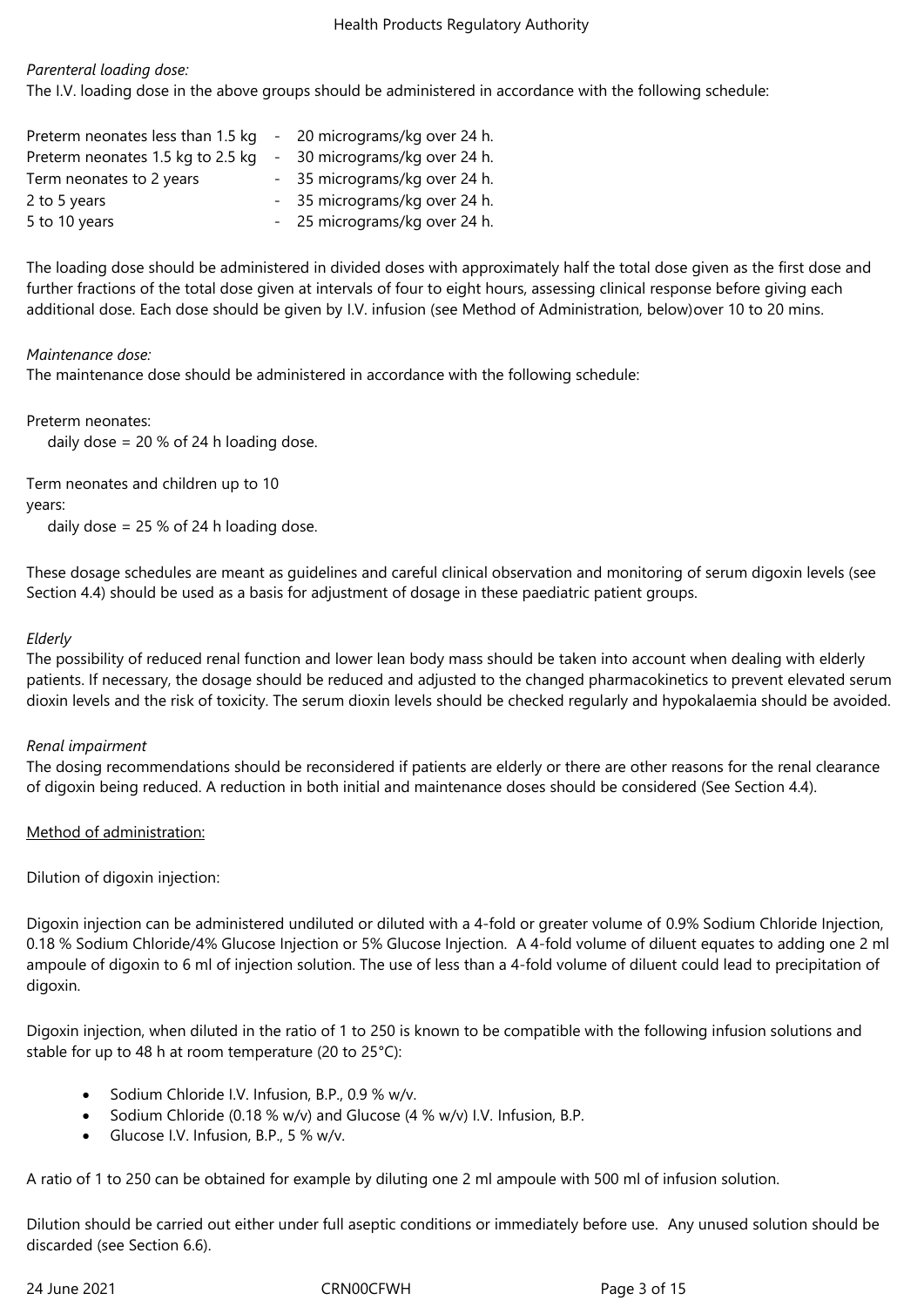Administration of digoxin injection:

Each dose should be given by I.V. infusionover 10 to 20 mins.

The total loading dose should be administered in divided doses with approximately half of the total dose given as the first dose and further fractions of the total dose given at intervals of four to eight hours. An assessment of clinical response should be performed before giving each additional dose.

The I.M. route is painful and is associated with muscle necrosis. This route cannot be recommended.

Rapid I.V. injection can cause vasoconstriction producing hypertension and/or reduced coronary flow. A slow injection rate is therefore important in hypertensive heart failure and acute myocardial infarction.

## **4.3 Contraindications**

Digoxin is contraindicated in:

- intermittent complete heart block or second degree atrioventricular block, especially if there is a history of Stokes-Adams attacks.

- arrhythmias caused by cardiac glycoside intoxication.

- supraventricular arrhythmias associated with an accessory atrioventricular pathway, as in the Wolff-Parkinson-White syndrome, unless the electrophysiological characteristics of the accessory pathway and any possible deleterious effect of digoxin on these characteristics have been evaluated. If an accessory pathway is known or suspected to be present and there is no history of previous supraventricular arrhythmias, digoxin is similarly contraindicated.

- ventricular tachycardia or ventricular fibrillation.

- hypertrophic obstructive cardiomyopathy, unless there is concomitant atrial fibrillation and heart failure but even then caution should be exercised if digoxin is to be used.

- hypersensitivity tothe active substance, other digitalis glycosides or to any of the excipients listed in section 6.1.

#### **4.4 Special warnings and precautions for use**

#### **Monitoring**

Patients receiving digoxin should have their serum electrolytes and renal function (serum creatinine concentration) assessed periodically; the frequency of assessments will depend on the clinical setting.

Serum concentrations of digoxin may be expressed in Conventional Units of nanograms/ml or SI Units of nanomol/l. To convert nanograms/ml to nanomol/l, multiply nanograms/ml by 1.28.

The serum concentration of digoxin can be determined by radioimmunoassay.

Blood should be taken six hours or more after the last dose of digoxin.

There are no rigid guidelines as to the range of serum concentrations that are most efficacious. Post hoc analyses of heart failure patients in the Digitalis Investigation Group trial suggest that the optimal trough digoxin serum level may be 0.5 nanogram/ml (0.64 nanomol/l) to 1.0 nanogram/ml (1.28 nanomol/l).

Digoxin toxicity is more commonly associated with serum digoxin concentrations greater than 2 nanogram/ml. However, serum digoxin concentration should be interpreted in the clinical context. Toxicity may occur with lower digoxin serum concentrations. In deciding whether a patient's symptoms are due to digoxin, the clinical state together with the serum potassium level and thyroid function are important factors (see Section 4.9).

Determination of the serum digoxin concentration may be very helpful in making a decision to treat with further digoxin, but other glycosides and endogenous digoxin-like substances, including metabolites of digoxin, can interfere with the assays that are available and one should always be wary of values which do not seem commensurate with the clinical state of the patient. Observations while temporary withholding digoxin might be more appropriate.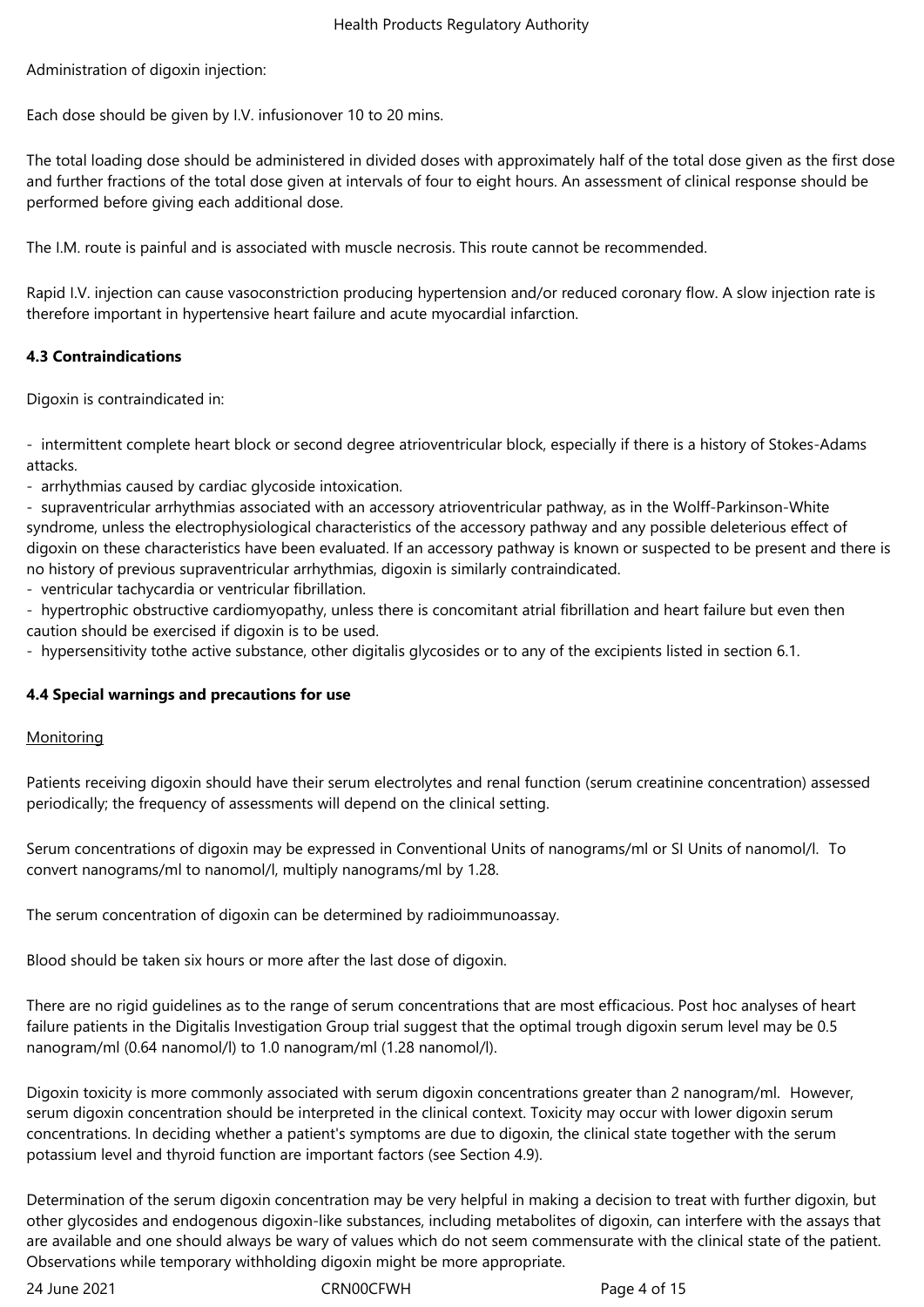## **Arrhythmias**

Arrhythmias may be precipitated by digoxin toxicity, some of which can resemble arrhythmias for which the drug could be advised. For example, atrial tachycardia with varying atrioventricular block requires particular care as clinically the rhythm resembles atrial fibrillation.

Many beneficial effects of digoxin on arrhythmias result from a degree of atrioventricular conduction blockade. However, when incomplete atrioventricular block already exists the effects of a rapid progression in the block should be anticipated. In complete heart block the idioventricular escape rhythm may be suppressed.

#### Sinoatrial disorder

In some cases of sinoatrial disorder (i.e. Sick Sinus Syndrome) digoxin may cause or exacerbate sinus bradycardia or cause sinoatrial block.

#### Myocardial infarction

The administration of digoxin in the period immediately following myocardial infarction is not contraindicated. However, the use of inotropic drugs in some patients in this setting may result in undesirable increases in myocardial oxygen demand and ischaemia, and some retrospective follow-up studies have suggested digoxin to be associated with an increased risk of death. The possibility of arrhythmias arising in patients who may be hypokalaemic after myocardial infarction and are likely to be haemodynamically unstable must be borne in mind. The limitations imposed thereafter on direct current cardioversion must also be remembered.

#### Cardiac amyloidosis

Treatment with digoxin should generally be avoided in patients with heart failure associated with cardiac amyloidosis. However, if alternative treatments are not appropriate, digoxin can be used to control the ventricular rate in patients with cardiac amyloidosis and atrial fibrillation.

#### Myocarditis

Digoxin can rarely precipitate vasoconstriction and therefore should be avoided in patients with myocarditis.

#### Beri-beri heart disease

Patients with beri-beri heart disease may fail to respond adequately to digoxin if the underlying thiamine deficiency is not treated concomitantly.

#### Constrictive pericarditis

Digoxin should not be used in constrictive pericarditis unless it is used to control the ventricular rate in atrial fibrillation or to improve systolic dysfunction.

#### Exercise tolerance

Digoxin improves exercise tolerance in patients with impaired left ventricular systolic dysfunction and normal sinus rhythm. This may or may not be associated with an improved haemodynamic profile. However, the benefit of digoxin in patients with supraventricular arrhythmias is most evident at rest, less evident with exercise.

#### **Withdrawal**

In patients receiving diuretics and an ACE inhibitor, or diuretics alone, the withdrawal of digoxin has been shown to result in clinical deterioration.

#### Electrocardiograhy

The use of therapeutic doses of digoxin may cause prolongation of the PR interval and depression of the ST segment on the electrocardiogram.

Digoxin may produce false positive ST-T changes on the electrocardiogram during exercise testing. These electrophysiologic effects reflect an expected effect of the drug and are not indicative of toxicity.

#### Severe respiratory disease

Patients with severe respiratory disease may have an increased myocardial sensitivity to digitalis glycosides.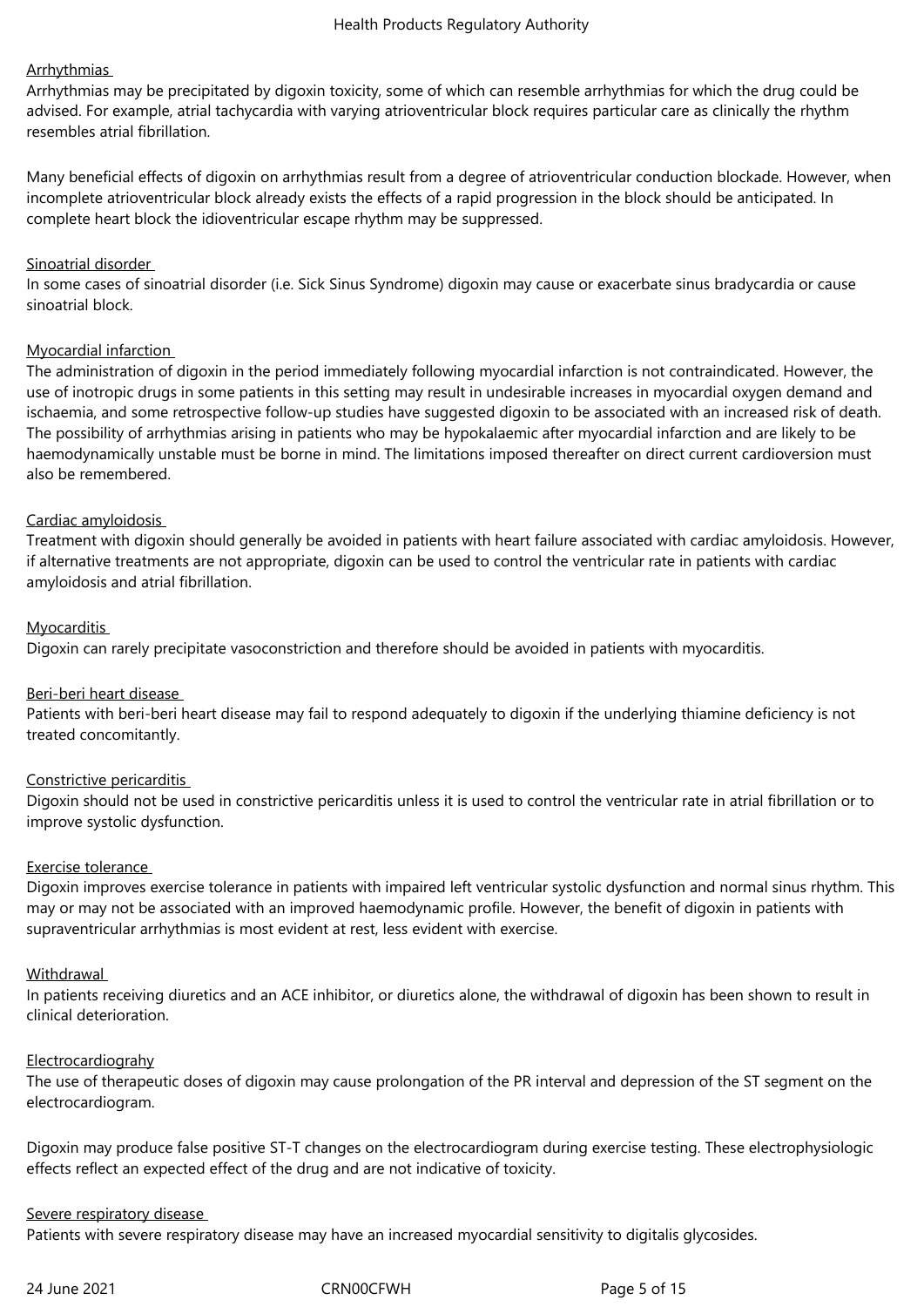## Hypokalaemia

Hypokalaemia sensitises the myocardium to the actions of cardiac glycosides.

## Hypoxia, hypomagnesaemia and hypercalcaemia

Hypoxia, hypomagnesaemia and marked hypercalcaemia increase myocardial sensitivity to cardiac glycosides.

## Thyroid disease

Administering digoxin to a patient with thyroid disease requires care. Initial and maintenance doses of digoxin should be reduced when thyroid function is subnormal. In hyperthyroidism there is relative digoxin resistance and the dose may have to be increased. During the course of treatment of thyrotoxicosis, dosage should be reduced as the thyrotoxicosis comes under control.

## Malabsorption

Patients with malabsorption syndrome or gastro-intestinal reconstructions may require larger doses of digoxin.

## Chronic congestive cardiac failure

Although many patients with chronic congestive cardiac failure benefit from acute administration of digoxin, there are some in whom it does not lead to constant, marked or lasting haemodynamic improvement. It is therefore important to evaluate the response of each patient individually when digoxin is continued long-term.

## Direct current cardioversion:

The risk of provoking dangerous arrhythmias with direct current cardioversion is greatly increased in the presence of digitalis toxicity and is in proportion to the cardioversion energy used.

For elective direct current cardioversion of a patient who is taking digoxin, the drug should be withheld for 24 h before cardioversion is performed. In emergencies, such as cardiac arrest when attempting cardioversion the lowest effective energy should be applied.

Direct current cardioversion is inappropriate in the treatment of arrhythmias thought to be caused by cardiac glycosides. Excipients Warnings

*Ethanol*

 Digoxin Solution for injection contains 10% by volume of ethanol (alcohol) or 0.2 ml of ethanol in each 2 ml ampoule (0.5 mg digoxin), i.e. up to 176 mg of ethanol per ampoule, equivalent to approximately 5 ml (one teaspoon) of beer, or less than 2 ml of wine. Harmful to those suffering from alcoholism. To be taken into account in pregnant or breast-feeding woman, children and high-risk groups such as patients with liver disease, or epilepsy.

#### **4.5 Interaction with other medicinal products and other forms of interactions**

These may arise from effects on the renal excretion, tissue binding, plasma protein binding, distribution within the body, gut absorptive capacity, P-glycoprotein activity and sensitivity to digoxin. Consideration of the possibility of an interaction whenever concomitant therapy is contemplated is the best precaution and a check on serum digoxin concentration is recommended when any doubt exists.

 Digoxin is a substrate of P-glycoprotein. Thus, inhibitors of P-glycoprotein may increase blood concentrations of digoxin by enhancing its absorption and/or by reducing its renal clearance (see Section 5.2). Induction of P-glycoprotein can result in decreases in plasma concentrations of digoxin.

## Combinations that should be avoided

# *Combinations which can increase effects of digoxin when co-administered:*

Digoxin, in association with beta-adrenoceptor blocking drugs, may increase atrio-ventricular conduction time. Agents causing hypokalaemia or intracellular potassium deficiency may cause increased sensitivity to digoxin; they include lithium salts, corticosteroids, carbenoxolone and some diuretics. Co-administration with diuretics such as loop or hydrochlorothiazide should be under close monitoring of serum electrolytes and renal function.

Calcium, particularly if administered rapidly by the I.V. route, may produce serious arrhythmias in digitalised patients. Sympathomimetic drugs have direct positive chronotropic effects that can promote cardiac arrhythmias and may also lead to hypokalaemia, which can lead to or worsen cardiac arrhythmias. Concomitant use of digoxin and sympathomimetics may increase the risk of cardiac arrhythmias.

24 June 2021 **CRNOOCFWH** Page 6 of 15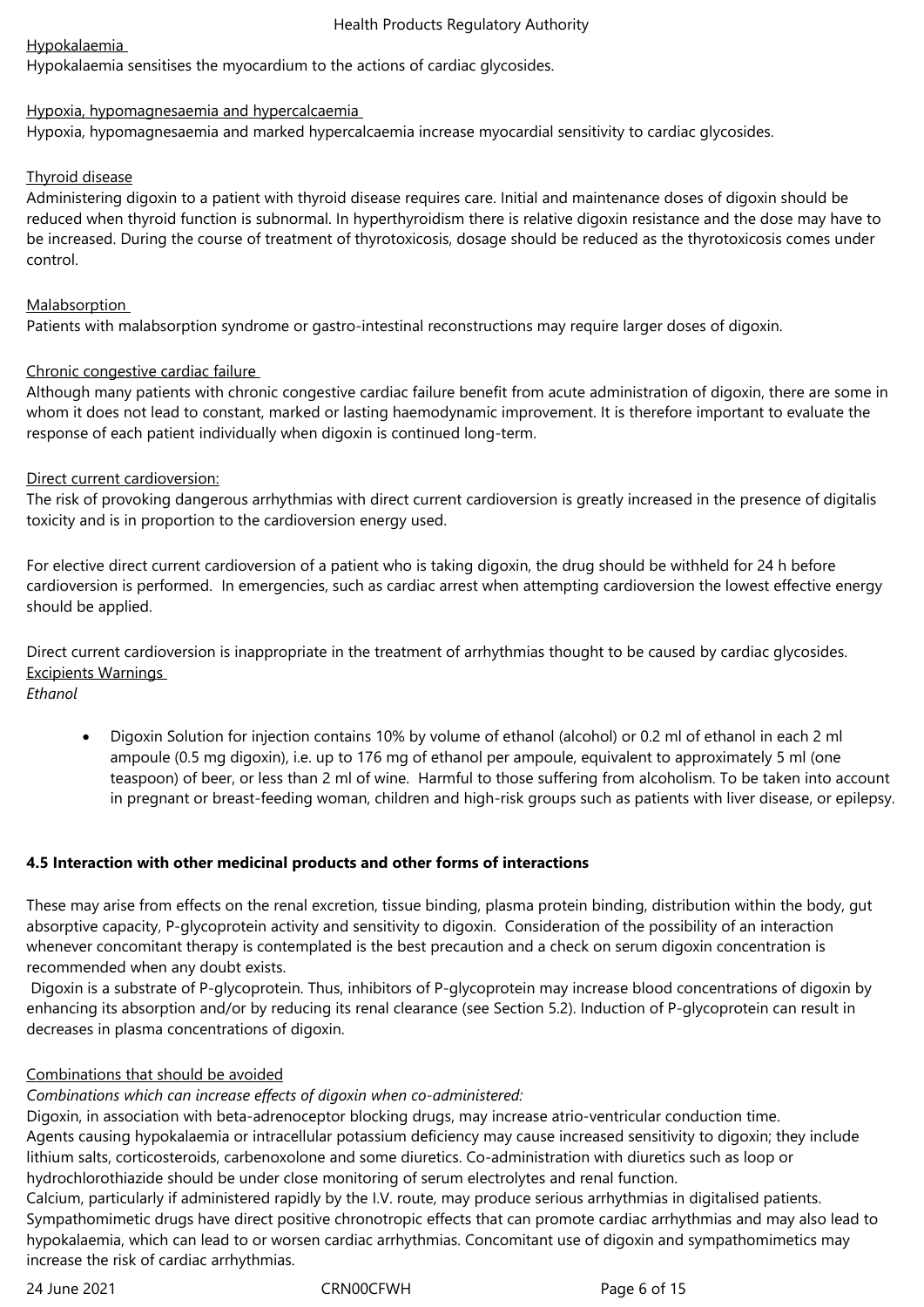## Combinations requiring caution

*Combinations which can increase the effects of digoxin when co-administered:*

amiodarone, canagliflozin, daclatasvir, flibanserin, flecainide, prazosin, propafenone, quinidine, spironolactone, macrolide antibiotics e.g. erythromycin and clarythromycin, tetracycline (and possibly other antibiotics), gentamicin, isavuconazole, itraconazole, ivacaftor, quinine, trimethoprim, alprazolam, indomethacin, propantheline, mirabegron, nefazodone, atorvastatin, ciclosporine, epoprostenol (transient), vasopressin receptor antagonists (tolvaptan and conivaptan), carvedilol, ritonavir/ritonavir containing regimens, taleprevir, dronedarone, ranolazine, simeprevir, telmisartan, lapatinib, ticagrelor, vandetanib, velpatasvir, venetoclax and vemurafenib. Care should be taken when any of the above medicinal products are used in combination with digoxin. Serum digoxin concentrations should be monitored and used for titration of digoxin. The concomitant use of digoxin and sennosides may be associated with a moderate increase in the risk of digoxin toxicity in heart failure patients.

Patients receiving digoxin are more susceptible to the effects of suxamethonium-exacerbated hyperkalaemia. Co-administration of lapatinib with orally administered digoxin resulted in an increase in the AUC of digoxin. Caution should be exercised when dosing digoxin concurrently with lapatinib.

Drugs that modify afferent and efferent arteriole vascular tone may alter glomerular filtration. Angiotensin converting enzyme inhibitors (ACEIs) and angiotensin receptor blockers (ARBs) decrease angiotensin II-mediated efferent arteriole vasoconstriction, while non-steroidal anti-inflammatory drugs (NSAIDs) and cyclooxygenase-2 enzyme (COX-2) inhibitors decrease prostaglandin-mediated afferent arteriole vasodilation. ARBs, ACEIs, NSAIDs, and COX-2 inhibitors did not significantly alter digoxin pharmacokinetics or did not alter PK parameters in a consistent manner. However, these drugs may modify renal function in some patients, resulting in a secondary increase in digoxin.

Calcium channel blocking agents may either increase or cause no change in serum digoxin levels. Verapamil, felodipine and tiapamil increase serum digoxin levels. Nifedipine and diltiazem may increase or have no effect on serum digoxin levels while isradipine causes no change. Calcium channel blockers are also known to have depressant effects on sinoatrial and atrioventricular nodal conduction, particularly diltiazem and verapamil.

Proton pump inhibitors (PPI) are able to increase plasma levels of digoxin. Absorption of unchanged digoxin is enhanced and metabolism of digoxin in the gastrointestinal tract is inhibited by omeprazole, resulting in increased plasma levels of digoxin. Similar effects have been reported with pantoprazole and rabeprazole to a lesser extent.

#### *Combinations which can decrease the effects of digoxin when co-administered:*

antacids, some bulk laxatives, kaolin-pectin, acarbose, neomycin, penicillamine, rifampicin, some cytostatics, metoclopramide, sulfasalazine, adrenaline, salbutamol, cholestyramine, phenytoin, St John's wort (*Hypericum perforatum*), bupropion and supplemental enteral nutrition.

Bupropion and its major circulating metabolite, with and without digoxin, stimulated OATP4C1-mediated digoxin transport. Digoxin has been identified as a substrate for aOATP4C1 in the basolateral side of the proximal renal tubules. Binding of bupropion and its metabolites to OATP4C1 could possibly increase the transport of digoxin and therefore, increase the renal secretion of digoxin.

#### Other interactions

Milrinone does not alter steady-state serum digoxin levels.

## **4.6 Fertility, pregnancy and lactation**

#### **Pregnancy**

The use of digoxin in pregnancy is not contraindicated, although the dosage may be less predictable in pregnant than in non-pregnant women, with some requiring an increased dosage of digoxin during pregnancy. As with all drugs, use should be considered only when the expected clinical benefit of treatment to the mother outweighs any possible risk to the developing foetus.

Despite extensive antenatal exposure to digitalis preparations, no significant adverse effects have been observed in the foetus or neonate when maternal serum digoxin concentrations are maintained within the normal range. Although it has been speculated that a direct effect of digoxin on the myometrium may result in relative prematurity and low birthweight, a contributing role of the underlying cardiac disease cannot be excluded. Maternally-administered digoxin has been successfully used to treat foetal tachycardia and congestive heart failure.

Adverse foetal effects have been reported in mothers with digitalis toxicity.

## Breast-feeding

24 June 2021 CRN00CFWH 24 June 2021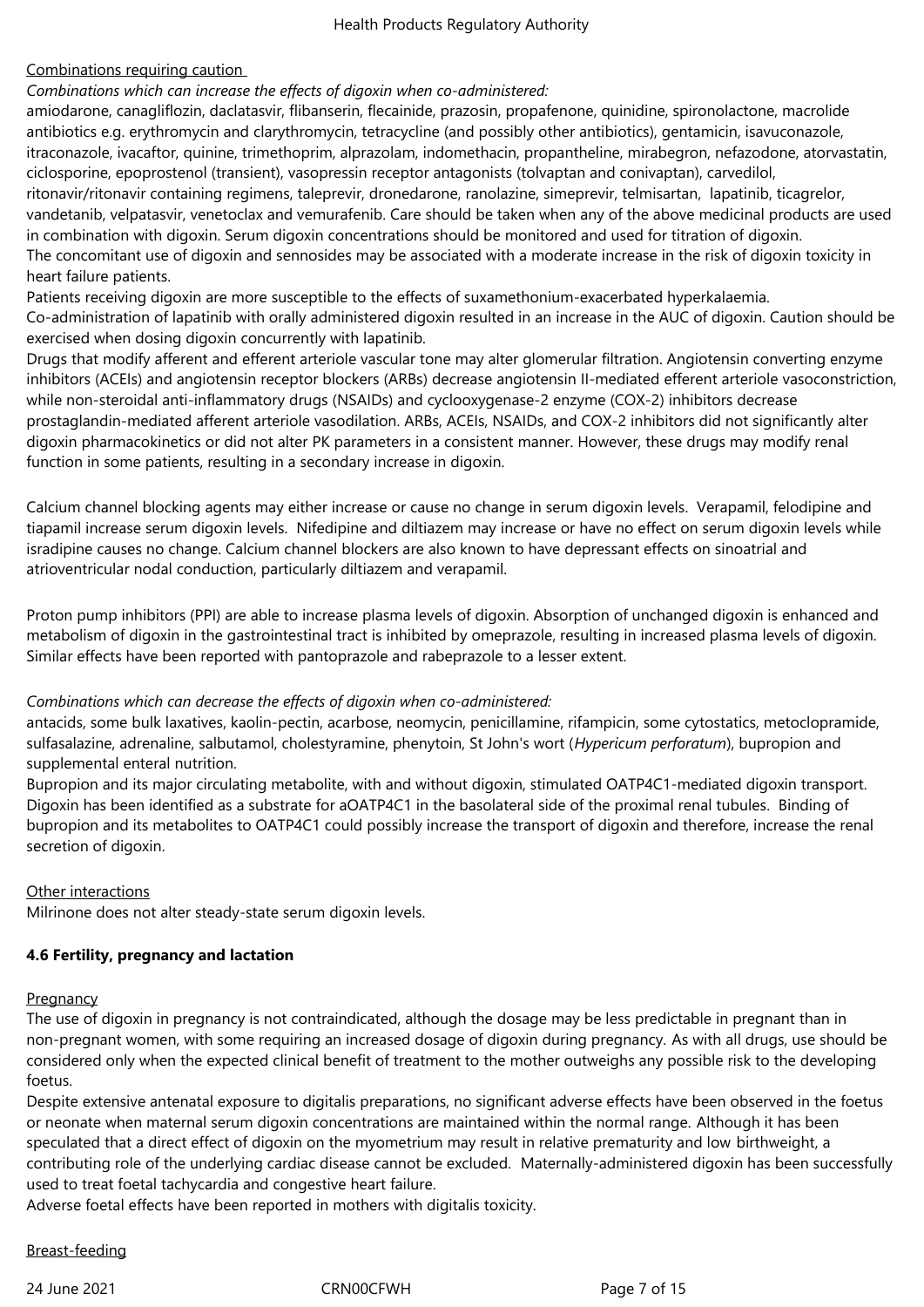Although digoxin is excreted in breast milk, the quantities are minute and breast feeding is not contraindicated.

### **Fertility**

There is no information available on the effect of digoxin on human fertility. No data are available on whether or not digoxin has teratogenic effects.

## **4.7 Effects on ability to drive and use machines**

Since central nervous system and visual disturbances have been reported in patients receiving digoxin, patients should exercise caution before driving, using machinery or participating in dangerous activities.

## **4.8 Undesirable effects**

In general, the adverse reactions of digoxin are dose-dependent and occur at doses higher than those needed to achieve a therapeutic effect.

Hence, adverse reactions are less common when digoxin is used within the recommended dose range or therapeutic serum concentration range and when there is careful attention to concurrent medications and conditions.

Tabulated list of adverse reactions

Adverse reactions are listed below by system organ class and frequency. Frequencies are defined as:

Very common ≥ 1/10

Common ≥ 1/100 and < 1/10

Uncommon ≥ 1/1000 and < 1/100

Rare ≥ 1/10,000 and < 1/1000

Very rare < 1/10,000, including isolated reports.

Very common, common and uncommon events were generally determined from clinical trial data. The incidence in placebo was taken into account. Adverse drug reactions identified through post-marketing surveillance were considered to be rare or very rare (including isolated reports).

| <b>System Organ Class</b>                            | <b>Frequency</b> | <b>Side effects</b>                                                                                                                                                                                                                             |
|------------------------------------------------------|------------------|-------------------------------------------------------------------------------------------------------------------------------------------------------------------------------------------------------------------------------------------------|
| Blood and lymphatic system disorders                 | Very rare        | Thrombocytopaenia                                                                                                                                                                                                                               |
| Metabolism and nutrition disorders                   | Very rare        | Decreased appetite                                                                                                                                                                                                                              |
| Psychiatric disorders                                | Uncommon         | Depression                                                                                                                                                                                                                                      |
|                                                      | Very rare        | Psychotic disorder, apathy, confusional state                                                                                                                                                                                                   |
| Nervous system disorders                             | Common           | Nervous system disorders, dizziness                                                                                                                                                                                                             |
|                                                      | Very rare        | Headache                                                                                                                                                                                                                                        |
| Eye disorders                                        | Common           | Visual impairment (blurred vision or xanthopsia)                                                                                                                                                                                                |
| Cardiac disorders                                    | Common           | Arrhythmia, conduction disorder, bigeminy, trigeminy, PR<br>prolongation, sinus bradycardia                                                                                                                                                     |
|                                                      | Very rare        | Supraventricular tachyarrhythmia, atrial tachycardia (with<br>or without block), supraventricular tachycardia (nodal<br>arrhythmia) ventricular extrasystoles, ventricular<br>premature contraction, electrocardiogram ST segment<br>depression |
| Gastrointestinal disorders                           | Common           | Nausea, vomiting, diarrhoea                                                                                                                                                                                                                     |
|                                                      | Very rare        | Intestinal ischaemia, gastrointestinal necrosis                                                                                                                                                                                                 |
| Skin and subcutaneous tissue Disorders               | Common           | Rash*                                                                                                                                                                                                                                           |
| Reproductive system and breast disorders             | Very rare        | Gynaecomastia*                                                                                                                                                                                                                                  |
| General disorders and administration site conditions | Very rare        | Fatique, malaise, asthenia                                                                                                                                                                                                                      |

\* See "Description of selected adverse reactions"

Description of selected adverse reactions

*Skin and subcutaneous tissue disorders*

Skin rashes of urticarial or scarlatiniform character may be accompanied by pronounced eosinophilia.

*Reproductive system and breast disorders*

Gynaecomastia can occur with long term administration.

Reporting of suspected adverse reactions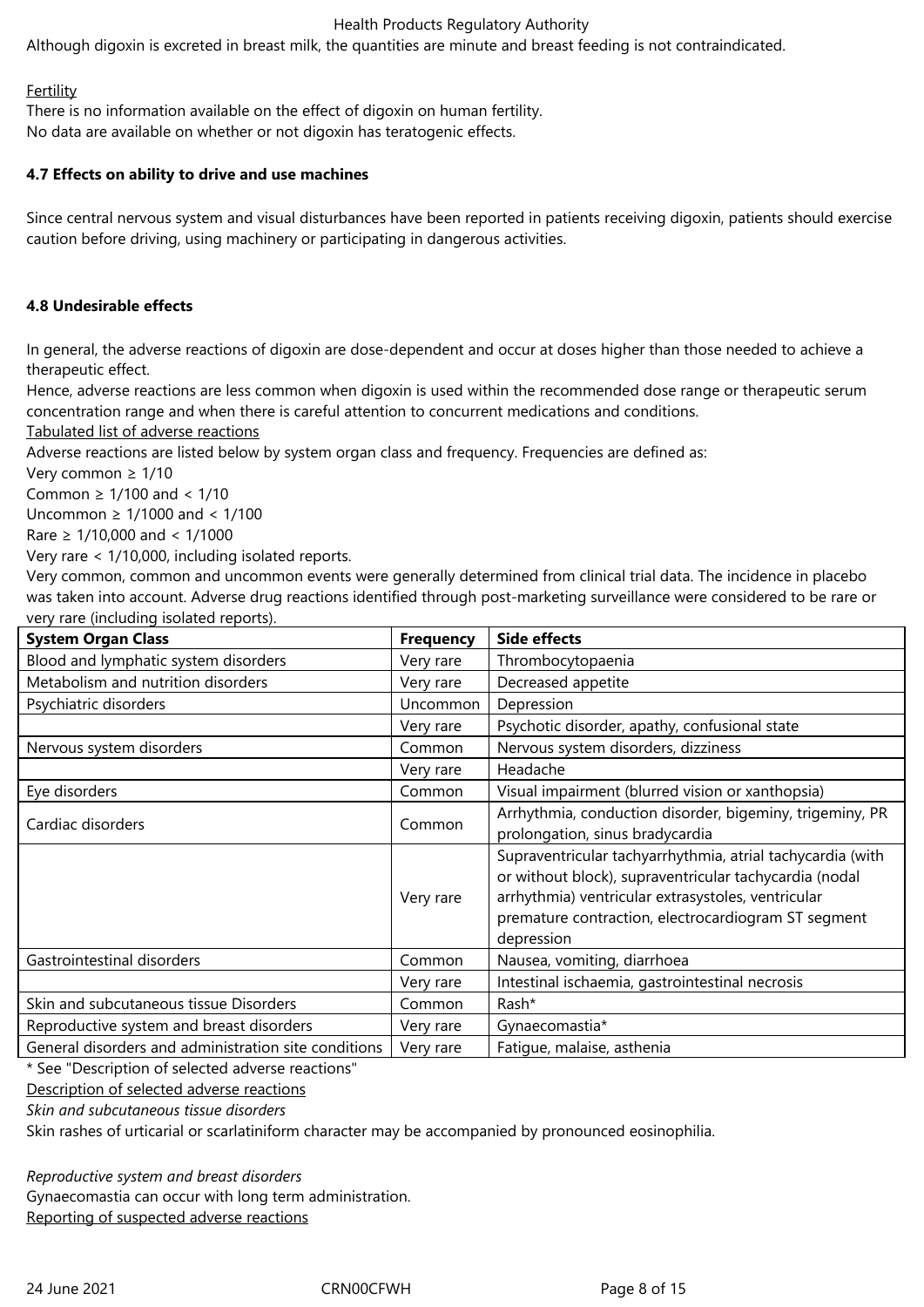adverse reactions via: HPRA Pharmacovigilance Earlsfort Terrace IRL - Dublin 2 Tel: +353 1 6764971 Fax:  $+353$  1 6762517 Website: www.hpra.ie e-mail: medsafety@hpra.ie

## **4.9 Over[dose](http://www.hpra.ie/)**

#### Symptoms and signs

The symptoms and signs of toxicity are generally similar to those described in Section 4.8, but may be more frequent and can be more severe.

Signs and symptoms of digoxin toxicity become more frequent with levels above 2.0 nanograms/ml (2.56 nanomol/l although there is considerable inter-individual variation. However, in deciding whether a patient's symptoms are due to digoxin, the clinical state, together with serum electrolyte levels and thyroid function are important factors (see Section 4.2). In patients undergoing haemodialysis, digoxin use is associated with increased mortality; patients with low pre-dialysis potassium concentrations are most at risk.

## Adults

In adults without heart disease, clinical observation suggests that an overdose of digoxin of 10 to 15 mg was the dose resulting in death of half of the patients. If more than 25 mg of digoxin was ingested by an adult without heart disease, death or progressive toxicity responsive only to digoxin-binding Fab antibody fragments resulted.

## *Cardiac manifestations*

Cardiac manifestations are the most frequent and serious sign of both acute and chronic toxicity. Peak cardiac effects generally occur 3 to 6 hours following overdose and may persist for the ensuing 24 hours or longer. Digoxin toxicity may result in almost any type of arrhythmia. Multiple rhythm disturbances in the same patient are common. These include paroxysmal atrial tachycardia with variable atrioventricular (AV) block, accelerated junctional rhythm, slow atrial fibrillation (with very little variation in the ventricular rate) and bi directional ventricular tachycardia.

Premature ventricular contractions (PVCs) are often the earliest and most common arrhythmia. Bigeminy or trigeminy also occur frequently.

Sinus bradycardia and other bradyarrhythmias are very common.

First, second, third degree heart blocks and AV dissociation are also common.

Early toxicity may only be manifested by prolongation of the PR interval.

Ventricular tachycardia may also be a manifestation of toxicity.

Cardiac arrest from asystole or ventricular fibrillation due to digoxin toxicity is usually fatal. Acute massive digoxin overdose can result in mild to pronounced hyperkalaemia due to inhibition of the sodium-potassium (Na<sup>+</sup> -K<sup>+</sup> ) pump. Hypokalaemia may contribute to toxicity (see Section 4.4).

#### *Non-cardiac manifestations*

Gastrointestinal symptoms are very common in both acute and chronic toxicity. The symptoms precede cardiac manifestations in approximately half of the patients in most literature reports. Anorexia, nausea and vomiting have been reported with an incidence up to 80 %. These symptoms usually present early in the course of an overdose.

Neurologic and visual manifestations occur in both acute and chronic toxicity. Dizziness, various CNS disturbances, fatigue and malaise are very common. The most frequent visual disturbance is an aberration of colour vision (predominance of yellow green). These neurological and visual symptoms may persist even after other signs of toxicity have resolved.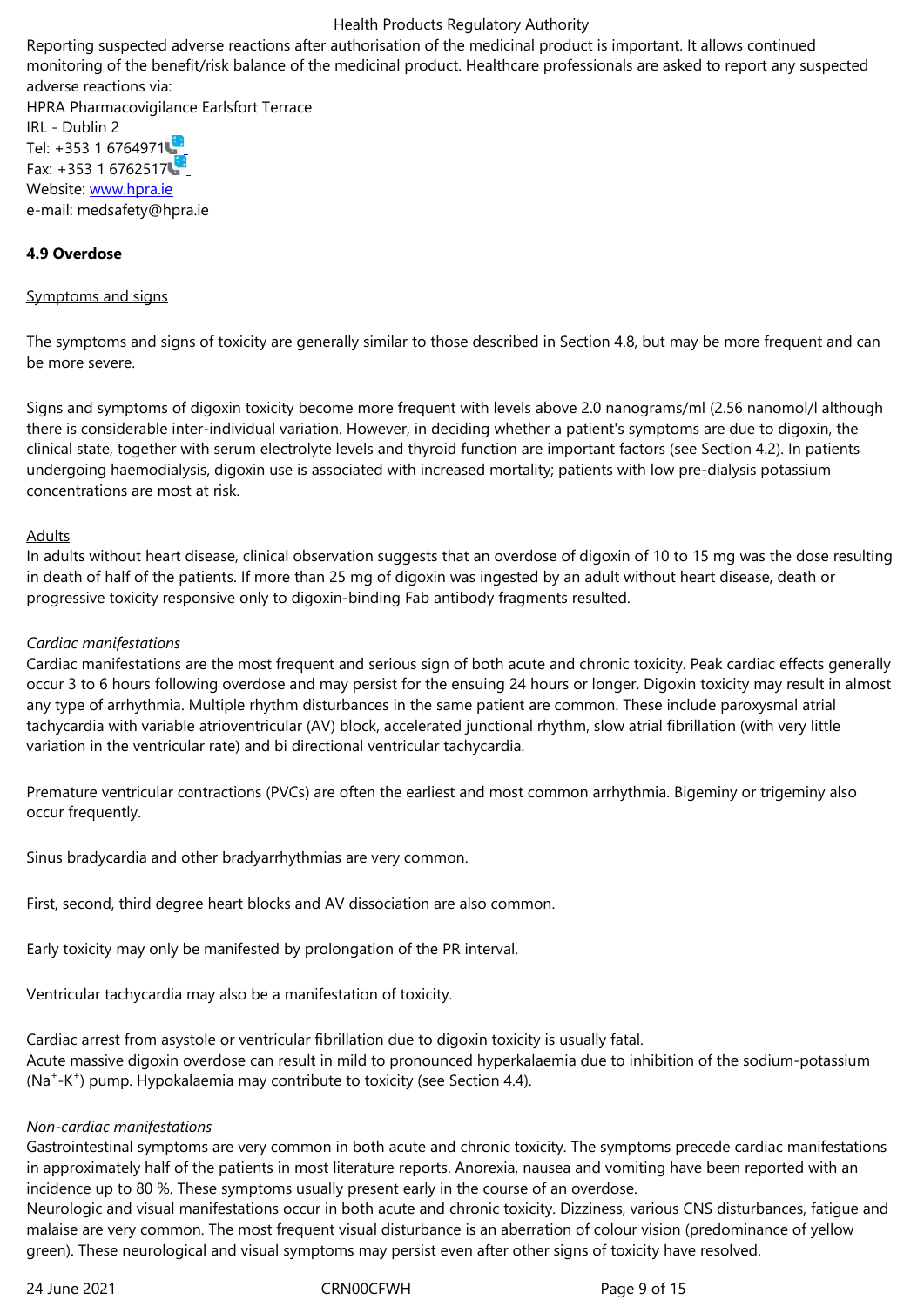In chronic toxicity, non-specific non-cardiac symptoms, such as malaise and weakness, may predominate.

#### Paediatric population

In children aged 1 to 3 years without heart disease, clinical observation suggests that an overdose of digoxin of 6 to 10 mg was the dose resulting in death in half of the patients.

If more than 10 mg of digoxin was ingested by a child aged 1 to 3 years without heart disease, the outcome was uniformly fatal when Fab fragment treatment was not given.

Most manifestations of chronic toxicity in children occur during or shortly after digoxin overdose.

#### *Cardiac manifestations*

The same arrhythmias or combination of arrhythmias that occur in adults can occur in paediatrics. Sinus tachycardia, supraventricular tachycardia, and rapid atrial fibrillation are seen less frequently in the paediatric population.

Paediatric patients are more likely to present with an AV conduction disturbance or a sinus bradycardia.

Ventricular ectopy is less common, however in massive overdose, ventricular ectopy, ventricular tachycardia and ventricular fibrillation have been reported.

In neonates, sinus bradycardia or sinus arrest and/or prolonged PR intervals are frequent signs of toxicity. Sinus bradycardia is common in young infants and children. In older children, AV blocks are the most common conduction disorders.

Any arrhythmia or alteration in cardiac conduction that develops in a child taking digoxin should be assumed to be caused by digoxin, until further evaluation proves otherwise.

#### *Non-cardiac manifestations*

The frequent non-cardiac manifestations are similar to those seen in adults are gastrointestinal, CNS and visual. However, nausea and vomiting are not frequent in infants and small children.

In addition to the undesirable effects seen with recommended doses, weight loss in older age groups and failure to thrive in infants, abdominal pain due to mesenteric artery ischaemia, drowsiness and behavioural disturbances including psychotic manifestations have been reported in overdose.

#### Treatment

After recent ingestion, such as accidental or deliberate self-poisoning, the load available for absorption may be reduced by gastric lavage. Gastric lavage increases vagal tone and may precipitate or worsen arrhythmias. Consider pre-treatment with atropine if gastric lavage is performed. Treatment with digitalis Fab antibody usually renders gastric lavage unnecessary. In the rare instances in which gastric lavage is indicated, it should only be performed by individuals with proper training and expertise.

Patients with massive digitalis ingestion should receive large doses of activated charcoal to prevent absorption and bind digoxin in the gut during enteroenteric recirculation.

If hypokalaemia is present, it should be corrected with potassium supplements either orally or intravenously, depending on the urgency of the situation. In cases where a large amount of digoxin has been ingested hyperkalaemia may be present due to release of potassium from skeletal muscle. Before administering potassium in digoxin overdose the serum potassium level must be known.

Bradyarrhythmias may respond to atropine but temporary cardiac pacing may be required. Ventricular arrhythmias may respond to lignocaine or phenytoin.

Dialysis is not particularly effective in removing digoxin from the body in potentially life-threatening toxicity.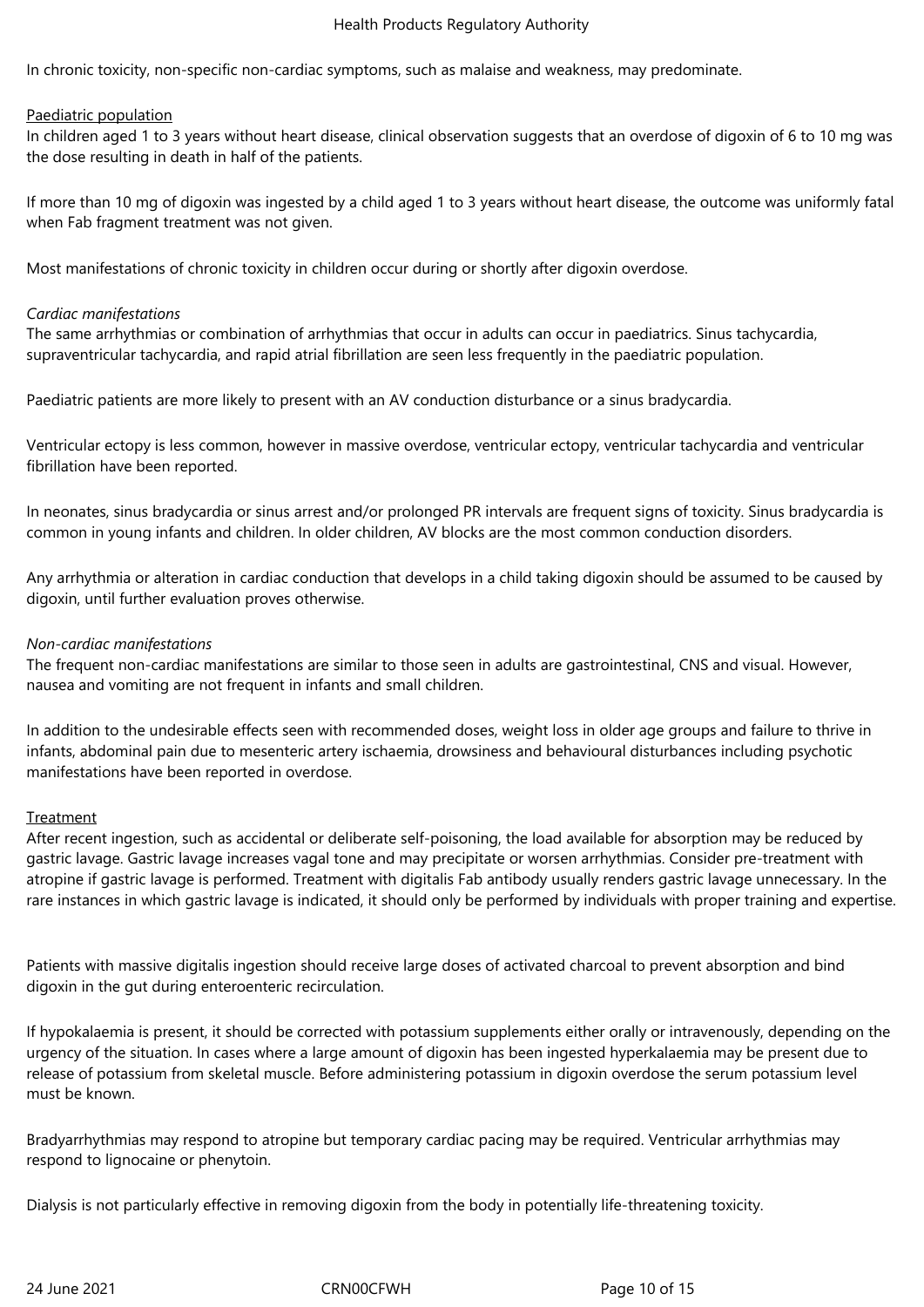Digoxin-specific antibody Fab is a specific treatment for digoxin toxicity and is very effective. Rapid reversal of the complications that are associated with serious poisoning by digoxin, digitoxin and related glycosides has followed I.V. administration of digoxin-specific (ovine) antibody fragments (Fab). For details, consult the literature supplied with antibody fragments.

## **5 PHARMACOLOGICAL PROPERTIES**

## **5.1 Pharmacodynamic properties**

Pharmacotherapeutic group: Cardiac therapy, cardiac glycosides, digitalis glycosides.

ATC code: C01AA05

## Mechanism of action

Digoxin increases contractility of the myocardium by direct activity. This effect is proportional to dose in the lower range and some effect is achieved with quite low dosing; it occurs even in normal myocardium although it is then entirely without physiological benefit. The primary action of digoxin is specifically to inhibit adenosine triphosphatase, and thus sodium-potassium (Na<sup>+</sup>-K<sup>+</sup>) exchange activity, the altered ionic distribution across the membrane resulting in an augmented calcium ion influx and thus an increase in the availability of calcium at the time of excitation-contraction coupling. The potency of digoxin may therefore appear considerably enhanced when the extracellular potassium concentration is low, with hyperkalaemia having the opposite effect.

Digoxin exerts the same fundamental effect of inhibition of the Na<sup>+</sup>-K<sup>+</sup> exchange mechanism on cells of the autonomic nervous system, stimulating them to exert indirect cardiac activity. Increases in efferent vagal impulses result in reduced sympathetic tone and diminished impulse conduction rate through the atria and atrio-ventricular node. Thus, the major beneficial effect of digoxin is reduction of ventricular rate.

Intravenous administration of a loading dose produces an appreciable pharmacological effect within 5 to 30 mins, while using the oral route the onset of effect occurs in 0.5 to 2 hours.

## Pharmacodynamic effects

The PROVED trial designed to determine the effectiveness of digoxin in 88 patients with chronic, stable mild to moderate heart failure. Withdrawal of digoxin or its continuation was performed in a prospective, randomised, double-blind, placebo-controlled multicentre trial of patients with chronic, stable mild to moderate heart failure secondary to left ventricular systolic dysfunction who had normal sinus rhythm and were receiving long-term treatment with diuretic drugs and digoxin. Patients withdrawn from digoxin therapy showed worsened maximal exercise capacity ( $p = 0.003$ ) an increased incidence of treatment failures ( $p = 0.039$ ) and a decreased time to treatment failure ( $p = 0.037$ ). Patients who continued to receive digoxin had a lower body weight (p = 0.044) and heart rate (p = 0.003) and a higher left ventricular ejection fraction (p = 0.016). The overall percentage of participants having one or more adverse event was similar in the two groups: 59 % in the placebo group and 69 % in the digoxin group. The types of adverse event were unspecified

The RADIANCE trial examined the effects of discontinuation of digoxin in stable NYHA class II and III patients who were receiving diuretics and ACE inhibitors. The 178 patients were initially stabilised on a combination of captopril or enalapril, diuretics and digoxin, then randomised to continue digoxin therapy or change to placebo. The relative risk of worsening disease in the placebo group was 5.9 compared to the digoxin group. Withdrawal of digoxin was accompanied by worsening symptoms, reduced exercise tolerance, and a deteriorating quality of life, indicating that patients with CHF were at considerable risk from discontinuation of the drug in spite of the continuation of therapy with diuretics and ACE inhibitors. Approximately 56% in the placebo group and 49% in the digoxin group experienced unspecified side effects.

In the DIG trial, 6800 patients with heart failure were randomised to receive digoxin or placebo. No difference was found in all-cause mortality between patients who were treated with digoxin and those who were given placebo. In the digoxin group, there was a trend toward a decrease in the risk of death attributed to worsening heart failure (risk ratio, 0.88; 95% confidence interval, 0.77 to 1.01;  $p = 0.06$ ). However, the patients who received digoxin had significantly ( $p < 0.001$ ) fewer hospital admissions when the drug was given in addition to diuretics and ACE inhibitors. Digoxin therapy was most beneficial in patients with ejection fractions of ≤25%, patients with enlarged hearts (cardiothoracic ratio of >0.55), and patients in NYHA functional class III or IV. In the DIG study, 11.9 % of patients in the digoxin arm and 7.9 % of patients in the placebo arm were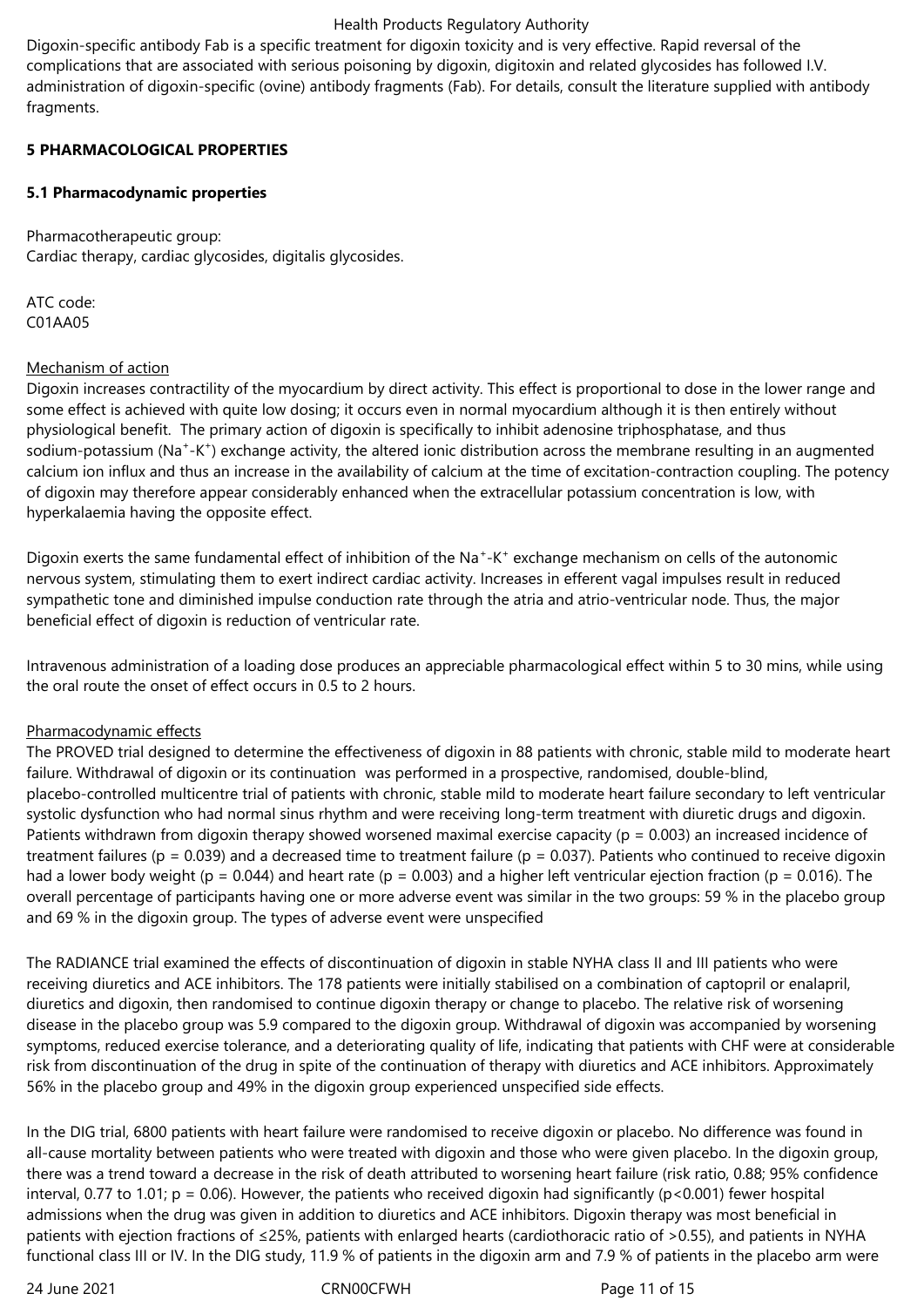suspected of having digoxin toxicity, the most common symptoms being new episodes of ventricular fibrillation, supraventricular arrhythmia, tachycardia, or advanced atrioventricular block.

The AFFIRM study involved a total of 4060 patients recruited to a randomised, multicentre comparison of two treatment strategies in patients with atrial fibrillation and a high risk of stroke or death. The primary end point was overall mortality. There were 356 deaths among the patients assigned to rhythm-control therapy (amiodarone, disopyramide, flecainide, moricizine, procainamide, propafenone, quinidine, sotalol, and combinations of these drugs) and 310 deaths among those assigned to rate-control [β-blockers, calcium-channel blockers (verapamil and diltiazem), digoxin, and combinations of these drugs) therapy (mortality at five years, 23.8% and 21.3%, respectively; hazard ratio, 1.15 [95% confidence interval, 0.99 to 1.34]; p=0.08). More patients in the rhythm-control group than in the rate-control group were hospitalised, and there were more adverse drug effects in the rhythm-control group as well.

Indirect cardiac contractility changes also result from changes in venous compliance brought about by the altered autonomic activity and by direct venous stimulation. The interplay between direct and indirect activity governs the total circulatory response, which is not identical for all subjects. In the presence of certain supraventricular arrhythmias, the neurogenically mediated slowing of AV conduction is paramount.

The degree of neurohormonal activation occurring in patients with heart failure is associated with clinical deterioration and an increased risk of death. Digoxin reduces activation of both the sympathetic nervous system and the (renin-angiotensin) system independently of its inotropic actions, and may thus favourably influence survival. Whether this is achieved via direct sympathoinhibitory effects or by re-sensitising baroreflex mechanisms remains unclear.

## **5.2 Pharmacokinetic properties**

## Absorption

The  $T_{\text{max}}$  following IV administration is approximately 1 to 5 hours, while the  $T_{\text{max}}$  for oral administration is 2 to 6 hours. Upon oral administration, digoxin is absorbed from the stomach and upper part of the small intestine. When digoxin is taken after meals, the rate of absorption is slowed, but the total amount of digoxin absorbed is usually unchanged. When taken with meals high in fibre, however, the amount absorbed from an oral dose may be reduced.

The bioavailability of orally administered digoxin is approximately 63 % in tablet form and 75 % as oral solution.

#### Distribution

The initial distribution of digoxin from the central to the peripheral compartment generally lasts from 6 to 8 h. This is followed by a more gradual decline in serum digoxin concentration, which is dependent upon digoxin elimination from the body. The volume of distribution is large (Vd<sub>ss</sub> = 510 litres in healthy volunteers), indicating digoxin to be extensively bound to body tissues. The highest digoxin concentrations are seen in the heart, liver and kidney, that in the heart averaging 30-fold that in the systemic circulation. Although the concentration in skeletal muscle is far lower, this store cannot be overlooked since skeletal muscle represents 40 % of total body weight. Of the small proportion of digoxin circulating in plasma, approximately 25 % is bound to protein.

#### Biotransformation

The majority of digoxin is excreted by the kidneys as an intact drug, although a small fraction of the dose is metabolised to pharmacologically active and inactive metabolites. The main metabolites of digoxin are dihydrodigoxin and digoxygenin.

#### **Elimination**

The major route of elimination is renal excretion of the unchanged drug.

Digoxin is a substrate for P-glycoprotein. As an efflux protein on the apical membrane of enterocytes, P-glycoprotein may limit the absorption of digoxin. P-glycoprotein in renal proximal tubules appears to be an important factor in the renal elimination of digoxin (see Section 4.5).

Following I.V. administration to healthy volunteers, between 60 and 75 % of a digoxin dose is recovered unchanged in the urine over a six day follow-up period. Total body clearance of digoxin has been shown to be directly related to renal function, and percent daily loss is thus a function of creatinine clearance. The total and renal clearances of digoxin have been found to be 193  $\pm$  25 ml/min and 152  $\pm$  24 ml/min in a healthy control population.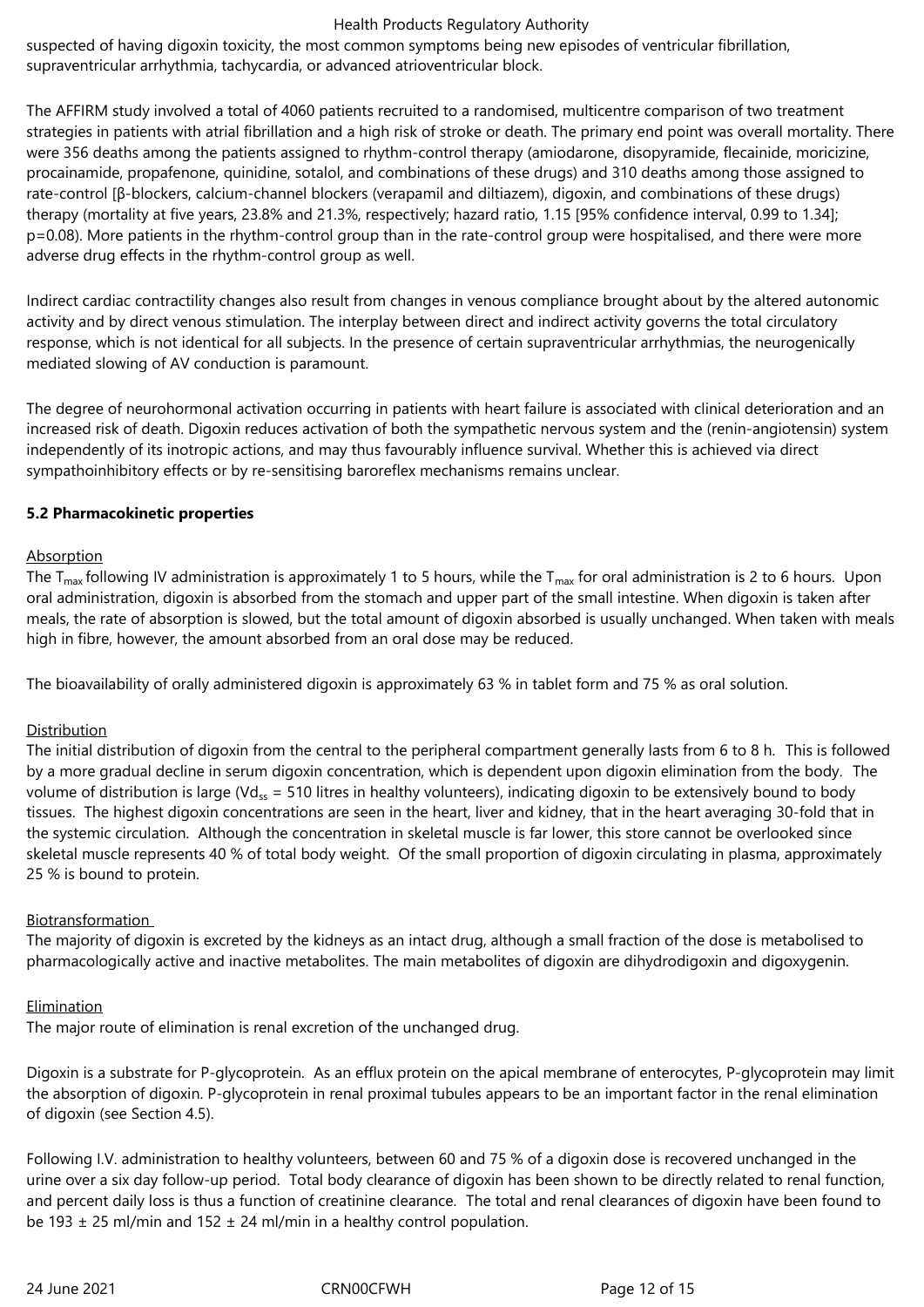In a small percentage of individuals, orally administered digoxin is converted to cardioinactive reduction products (digoxin reduction products or DRPs) by colonic bacteria in the gastrointestinal tract. In these subjects over 40 % of the dose may be excreted as DRPs in the urine. Renal clearances of the two main metabolites, dihydrodigoxin and digoxygenin, have been found to be 79  $\pm$  13 ml/min and 100  $\pm$  26 ml/min, respectively.

In the majority of cases however, the major route of digoxin elimination is renal excretion of the unchanged drug.

The terminal elimination half-life of digoxin in patients with normal renal function is 30 to 40 h.

Since most of the drug is bound to the tissues rather than circulating in the blood, digoxin is not effectively removed from the body during cardiopulmonary by-pass. Furthermore, only about 3 % of a digoxin dose is removed from the body during 5 h of haemodialysis.

#### Special patient populations

#### *Paediatric population*

In the newborn period, renal clearance of digoxin is diminished and suitable dosage adjustments must be observed. This is especially pronounced in the premature infant since renal clearance reflects maturation of renal function. Digoxin clearance has been found to be 65.6  $\pm$  30 ml/min/1.73m<sup>2</sup> at three months, compared to only 32  $\pm$  7 ml/min/1.73m<sup>2</sup> at one week. By 12 months digoxin clearance of 88  $\pm$  43 ml / min / 1.73m<sup>2</sup> has been reported. Beyond the immediate newborn period, children generally require proportionally larger doses than adults on the basis of body weight and body surface area.

## *Renal impairment*

The terminal elimination half-life of digoxin is prolonged in patients with impaired renal function, and in anuric patients may be of the order of 100 h.

## *Hepatic impairment*

Hepatic impairment has little effect on digoxin clearance.

#### *Elderly*

Age-related declines in renal function in elderly patients can result in a lower rates of digoxin clearance than in younger subjects, with reported digoxin clearance rates in the elderly of 53 ml/min/1.73m<sup>2</sup>.

## *Gender*

Digoxin clearance is 12% – 14% less in females than males and may need to be considered in dosing calculations.

## **5.3 Preclinical safety data**

#### Carcinogenesis, mutagenesis

Digoxin showed no genotoxic potential in in vitro studies (Ames test and mouse lymphoma). No data are available on the carcinogenic potential of digoxin.

## **6 PHARMACEUTICAL PARTICULARS**

#### **6.1 List of excipients**

Ethanol (96%) Propylene glycol Citric acid monohydrate Sodium phosphate anhydrous OR sodium phosphate Water for injections.

#### **6.2 Incompatibilities**

This medicinal product must not be mixed with other medicinal products except those mentioned in section 6.6.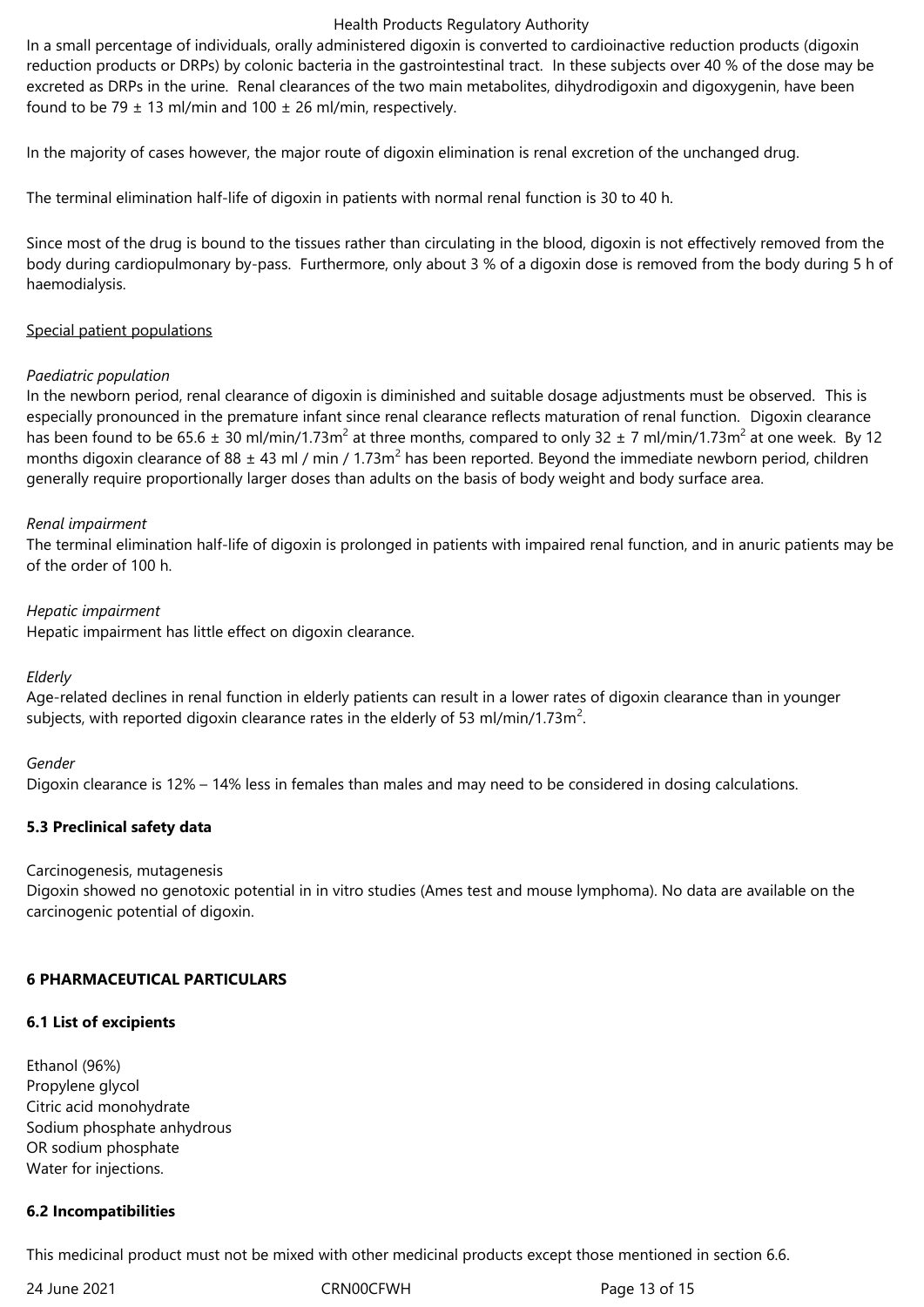## **6.3 Shelf life**

Unopened: 5 years After first opening: Once opened use immediately and discard any unused contents. After dilution: 48 hours

When Lanoxin injection is diluted at a ratio of 1 to 250, it is stable for up to 48 hours at room temperature (20 to 25 °C).

## **6.4 Special precautions for storage**

Unopened: Do not store above 25°C. Keep the ampoules in the outer carton to protect from light.

After dilution: See section 6.6.

## **6.5 Nature and contents of container**

Box of 5 x 2 ml neutral, type l glass ampoules.

## **6.6 Special precautions for disposal and other handling**

Digoxin injection:

Digoxin injection can be administered undiluted or diluted with a 4-fold or greater volume of 0.9% Sodium Chloride Injection, 0.18 % Sodium Chloride/4% Glucose Injection or 5% Glucose Injection. A 4-fold volume of diluent equates to adding one 2 ml ampoule of digoxin to 6 ml of injection solution. The use of less than a 4-fold volume of diluent could lead to precipitation of digoxin.

Digoxin injection, when diluted in the ratio of 1 to 250 is known to be compatible with the following infusion solutions;

- Sodium Chloride I.V. Infusion, B.P., 0.9 % w/v.
- Sodium Chloride (0.18 % w/v) and Glucose (4 % w/v) I.V. Infusion, B.P.
- Glucose I.V. Infusion, B.P., 5 % w/v.

A ratio of 1 to 250 can be obtained for example by diluting one 2 ml ampoule with 500 ml of infusion solution.

Dilution should be carried out either under full aseptic conditions immediately before use. Any unused solution should be discarded.

## **7 MARKETING AUTHORISATION HOLDER**

Aspen Pharma Trading Limited 3016 Lake Drive Citywest Business Campus Dublin 24 Ireland

## **8 MARKETING AUTHORISATION NUMBER**

PA1691/001/001

# **9 DATE OF FIRST AUTHORISATION/RENEWAL OF THE AUTHORISATION**

Date of first authorisation: 01 April 1980

Date of last renewal: 01 April 2010

# **10 DATE OF REVISION OF THE TEXT**